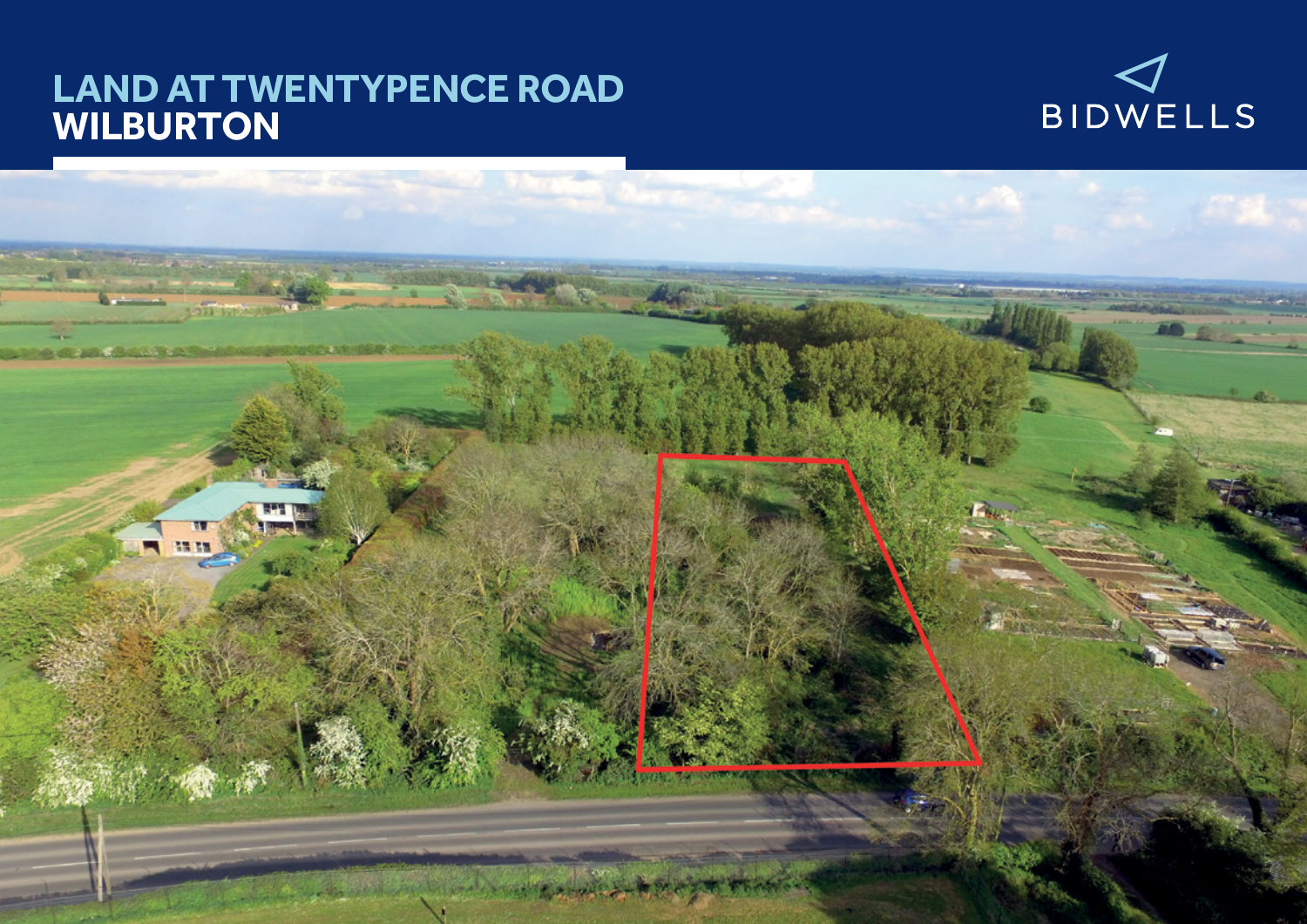An exciting opportunity to purchase a freehold development plot with the benefit of a Full Planning Consent for a unique four bedroom dwelling

## Approximately 0.83 acre (0.337 hectare)

## **Property Summary**

- **•** Planning permission for a single dwelling extending to 170m2
- 
- **•** Desirable village location **•** Close proximity to Cambridge and Ely

## **Distances**

- 
- 
- **•** Ely 6 miles **•** Cambridge Research Park 6 miles **•** Cambridge Science Park 11 miles **•** Central Cambridge 14 miles **•** Newmarket 15 miles
- 
- 

(all distances are approximate)

For sale by Private Treaty as a whole

## **Enquiries**

James Wood 07880 200717 james.wood@bidwells.co.uk

Becky Westerhuis 07971 58812 rebecca.westerhuis@bidwells.co.uk

Please read Important Notice on the back page.

**LAND AT TWENTYPENCE ROAD WILBURTON** 

![](_page_1_Picture_19.jpeg)

![](_page_1_Picture_20.jpeg)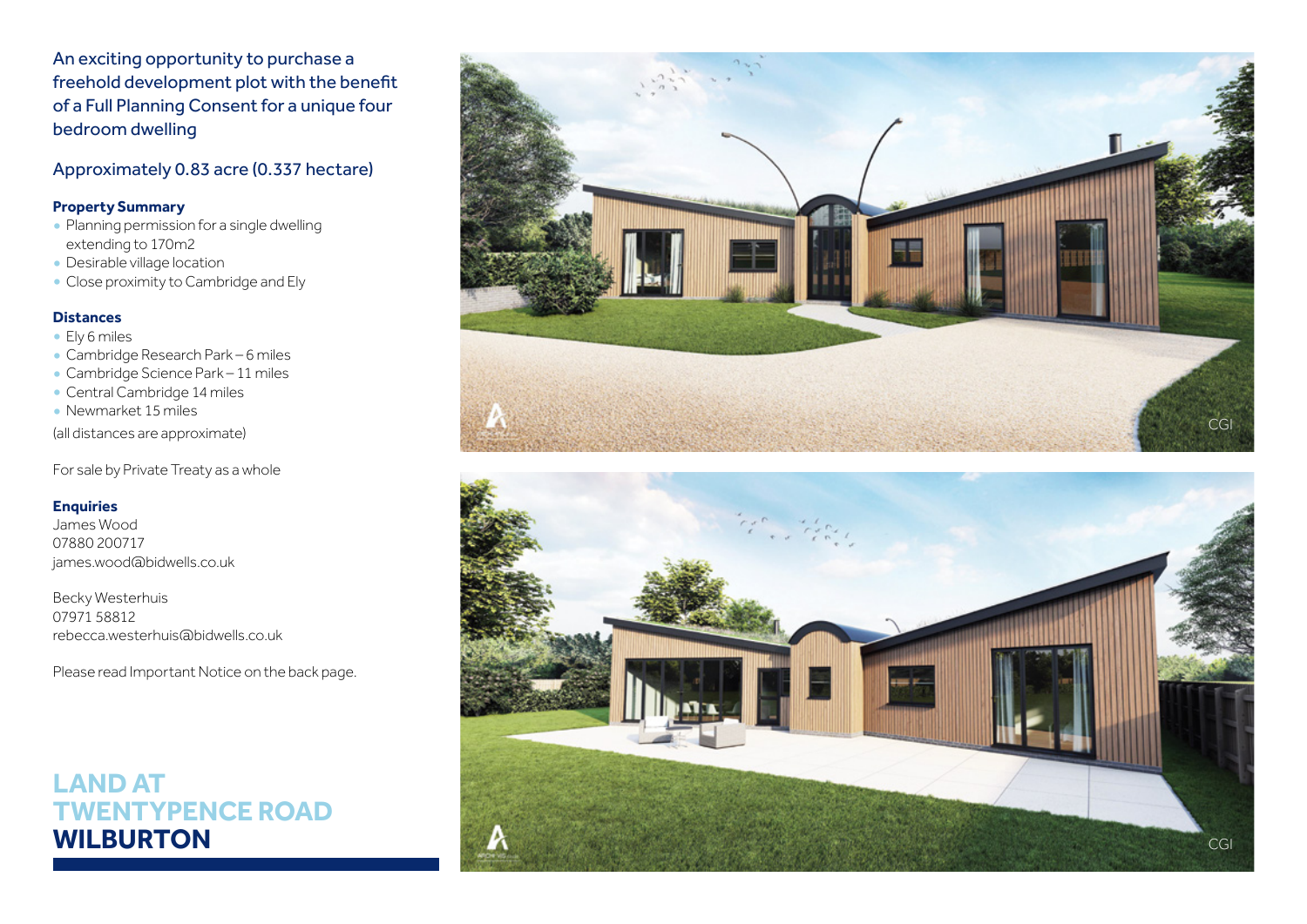![](_page_2_Picture_0.jpeg)

#### **Introduction**

The sale of the land at Twentypence Road, Wilburton provides an exciting opportunity to purchase a 0.83 acre (0.337 hectare) plot with the benefit of residential planning consent for a single dwelling extending to 170m2.

#### **Location**

The site is located to the south of the village of Wilburton. Wilburton is a thriving small rural village that benefits from a garden centre, primary school, village hall and social club, two churches and a garage. There is a recreation ground with cricket and football pitches, allotments and a children's play area. Access to the open countryside is available by public footpaths, bridleways and byways.

Wilburton is located within the East Cambridgeshire District. The village is directly connected to Cambridge by road (B1049). The A10 is a short distance away and connects the village to Ely and Cambridge.

#### **Situation & access**

The site is well located to the south of Wilburton and lies outside both the development envelope and conservation area. Twentypence Road (B1049) leads south from the village centre; there are several dwellings set on both sides before the road leads into open countryside. The planning consent includes a new vehicular access directly from the site onto Twentypence Road.

### **Property Description**

This elevated and open site consists of grassland with a small copse on the western boundary. The plot is generous in size and offers fantastic countryside views to the rear.

#### **Planning**

The property is with the jurisdiction of East Cambridgeshire District Council.

Planning permission was granted 1 April 2020 for the erection of one dwelling, new access, installation of solar panels and associated works. Planning reference 20/00136/FUL. Details of the planning permission can be found on the Council's online portal or can be found in the data room.

#### **Tenure & Possession**

The property is for sale freehold with vacant possession on completion.

#### **Method of Sale**

The property is for sale by private treaty.

#### **Restrictive Covenants**

The sale is subject to the following covenants;

- (i) The extent of the proposed development is limited to a single dwelling only
- (ii) The dwelling and any associated building should not exceed 4.6m above the existing ground level

#### **Boundaries**

The Vendors will retain a three metre strip of land to the rear of the site (shown hatched blue on the sale plan).

The purchaser(s) and their successors will be required to erect (specification to be agreed) and forever maintain to the reasonable satisfaction of the vendor or the vendor's agent a boundary fence on the eastern boundary (marked with a T). The purchaser(s) shall not erect or install any form of gate, stile or other such openings of means of accessing the retained land.

The purchaser(s) and their successors shall be responsible for the repair and maintenance of the boundaries shown marketed with an inward facing 'T' on the sale plan.

#### **Wayleaves, Easements & Rights of Way**

The land is to be sold subject to all existing rights of way, public or private, light support, drainage, water and electricity supplies and all other rights and obligations, easements, quasi easements and all wayleaves whether referred to or not in the particulars.

The purchaser(s) will be deemed to have full knowledge and satisfied themselves as to the provisions of any such matters affecting the property.

#### **Registered Title**

The land forms part of Title Number CB232918.

#### **Value Added Tax**

Should any sale of the land or any right attached to it become a chargeable supply for the purpose of VAT, such tax will be payable by the purchaser(s) in addition to the contract price.

#### **Services**

No services are connected to the site.

#### **Solicitors**

Hunters Law LLP 9 New Square Lincoln's Inn London WC2A 3QN

#### **Postcode**

A nearby residential postcode is CB6 3RN.

#### **what3words**

The location of the land is ///gains.sizzled.initiates

#### **Data Room**

Additional information is available in the Data Room.

https://butterflyhouse.info/ Login : BH20p Password : peacock